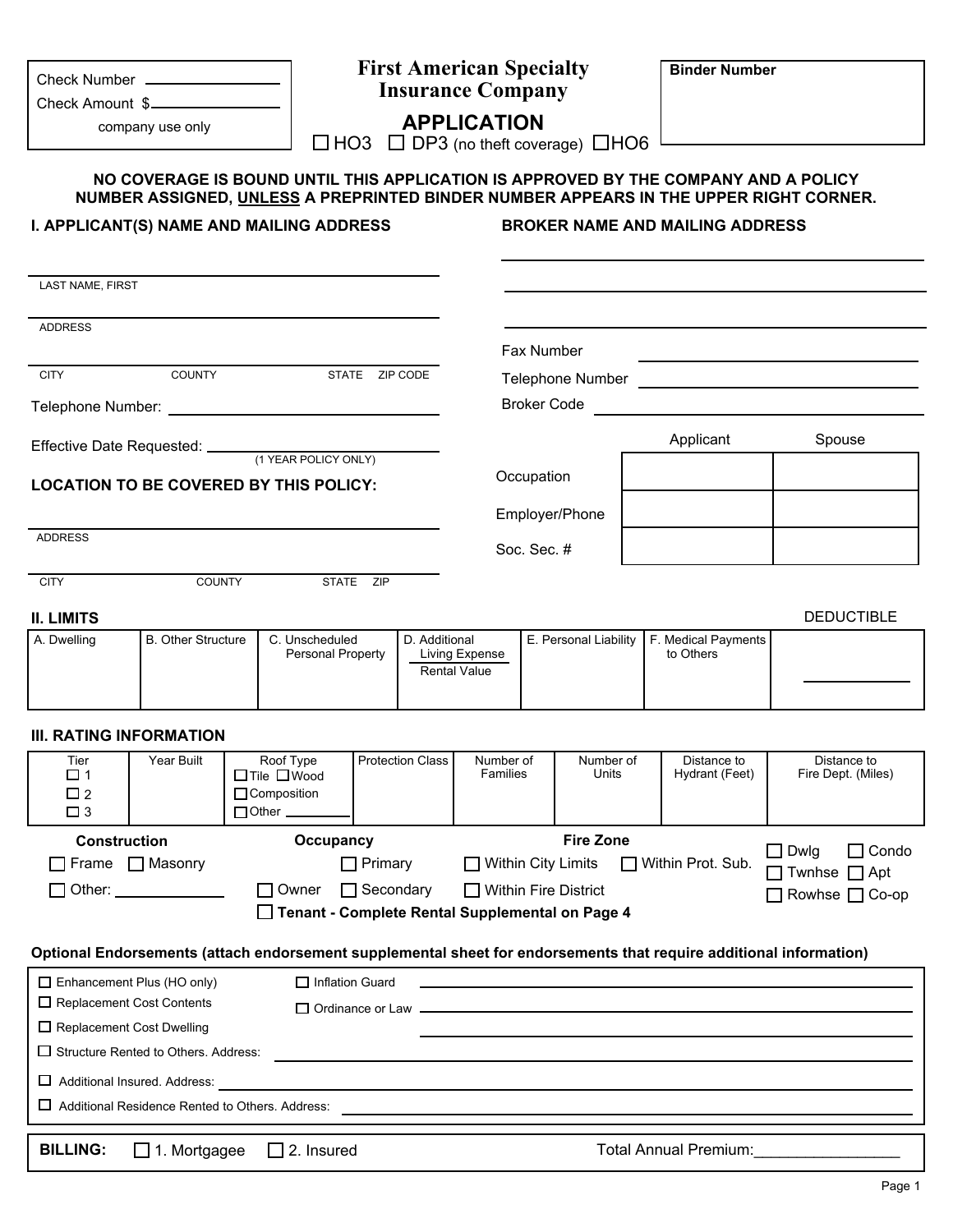# **IV. MORTGAGEES**

First Mortgagee Second Mortgagee

| <b>Credits</b>                                                                          |                                                                                                                      |                                     |                                                                                                 |  |                 | <b>Replacement Cost Calculation</b>   |                    |                            |                              |   |                                     |  |  |
|-----------------------------------------------------------------------------------------|----------------------------------------------------------------------------------------------------------------------|-------------------------------------|-------------------------------------------------------------------------------------------------|--|-----------------|---------------------------------------|--------------------|----------------------------|------------------------------|---|-------------------------------------|--|--|
|                                                                                         |                                                                                                                      | Sprinklers and Persistency credits. | Attach documentation for Central Station, Police Dept.,                                         |  |                 | Living Area Square Footage            |                    |                            | sq.ft. X<br>$$$ per sq. ft.) |   |                                     |  |  |
|                                                                                         | <b>Burglary</b>                                                                                                      |                                     | <b>Fire</b>                                                                                     |  |                 | <b>Attached Garage Square Footage</b> |                    |                            |                              | X | $$$ per sq. ft.)                    |  |  |
| □ Central Station<br>$\Box$ Central Station<br>$\Box$ Police Department<br>Police Dept. |                                                                                                                      |                                     | Number of Chimneys                                                                              |  |                 |                                       | X                  |                            | =                            |   |                                     |  |  |
| Dead Bolts<br>$\Box$ Smoke Detectors (#)                                                |                                                                                                                      |                                     |                                                                                                 |  |                 |                                       |                    |                            | $=$                          |   |                                     |  |  |
| $\Box$ Local Sounding<br>$\Box$ Fire Extinguisher                                       |                                                                                                                      |                                     | <b>Total Replacement Cost</b>                                                                   |  |                 |                                       |                    |                            |                              |   |                                     |  |  |
| $\Box$ Partial Sprinklers<br>Persistency                                                |                                                                                                                      |                                     | Degree of Slope                                                                                 |  | $\%$<br>(Slope) | X                                     | (Replacement Cost) |                            | Total                        |   |                                     |  |  |
| $\Box$ Full Sprinklers<br># yrs.                                                        |                                                                                                                      |                                     |                                                                                                 |  |                 | Factor)                               |                    |                            |                              |   |                                     |  |  |
|                                                                                         |                                                                                                                      |                                     |                                                                                                 |  |                 |                                       |                    |                            |                              |   | Include quote with the application. |  |  |
|                                                                                         |                                                                                                                      |                                     | <b>Complete If Dwelling Is Over 20 Years Old</b>                                                |  |                 |                                       |                    |                            |                              |   |                                     |  |  |
| Yes                                                                                     | No                                                                                                                   |                                     |                                                                                                 |  |                 |                                       |                    |                            |                              |   |                                     |  |  |
|                                                                                         | П                                                                                                                    |                                     | Has it been re-roofed? When? ____________Type of current roof? □Shake □Tile □Composition □Slate |  |                 |                                       |                    |                            |                              |   |                                     |  |  |
| П<br>$\Box$                                                                             |                                                                                                                      |                                     |                                                                                                 |  |                 |                                       |                    | □ Circuit Breakers □ Fuses |                              |   |                                     |  |  |
| $\overline{\phantom{a}}$                                                                | Has the plumbing been $\Box$ repaired or $\Box$ replaced ? When? _________ $\Box$ Copper $\Box$ Galvanized<br>$\Box$ |                                     |                                                                                                 |  |                 |                                       |                    |                            |                              |   |                                     |  |  |
|                                                                                         | ΙI                                                                                                                   |                                     | Has the heating been $\Box$ repaired or $\Box$ replaced ?                                       |  |                 |                                       | When?              |                            |                              |   |                                     |  |  |
|                                                                                         |                                                                                                                      |                                     | Type of current heating? $\Box$ Wall $\Box$ Floor $\Box$ Central $\Box$ Other                   |  |                 |                                       |                    |                            |                              |   |                                     |  |  |

## **V. UNDERWRITING INFORMATION**

1. Year Purchased:

2. Prior Carrier, Policy No., Eff/Exp Date:

3. Reason for Changing Carrier:

4. Describe all losses in the last three (3) years at this or prior location(s). Use "Remarks" if more space is needed for details.

| Date of Loss Location | Cause of loss and describe repair | Amount Paid |
|-----------------------|-----------------------------------|-------------|
|                       |                                   |             |
|                       |                                   |             |
|                       |                                   |             |
|                       |                                   |             |

**Check if no losses**

### **If "Yes" is answered to any of these questions, please explain in the remarks section.**

|                                                                                                                                                                      | □ Yes □ No |              |
|----------------------------------------------------------------------------------------------------------------------------------------------------------------------|------------|--------------|
|                                                                                                                                                                      |            | $\square$ No |
|                                                                                                                                                                      |            | ⊟ No         |
|                                                                                                                                                                      |            | $\Box$ No    |
| 9. Is property vacant, in foreclosure, or for sale? (Explain in Remarks Section.) $\ldots$ $\ldots$ $\ldots$ $\ldots$ $\ldots$ $\ldots$ $\ldots$ $\ldots$ $\Box$ Yes |            | ⊟ No         |
|                                                                                                                                                                      |            |              |
|                                                                                                                                                                      |            |              |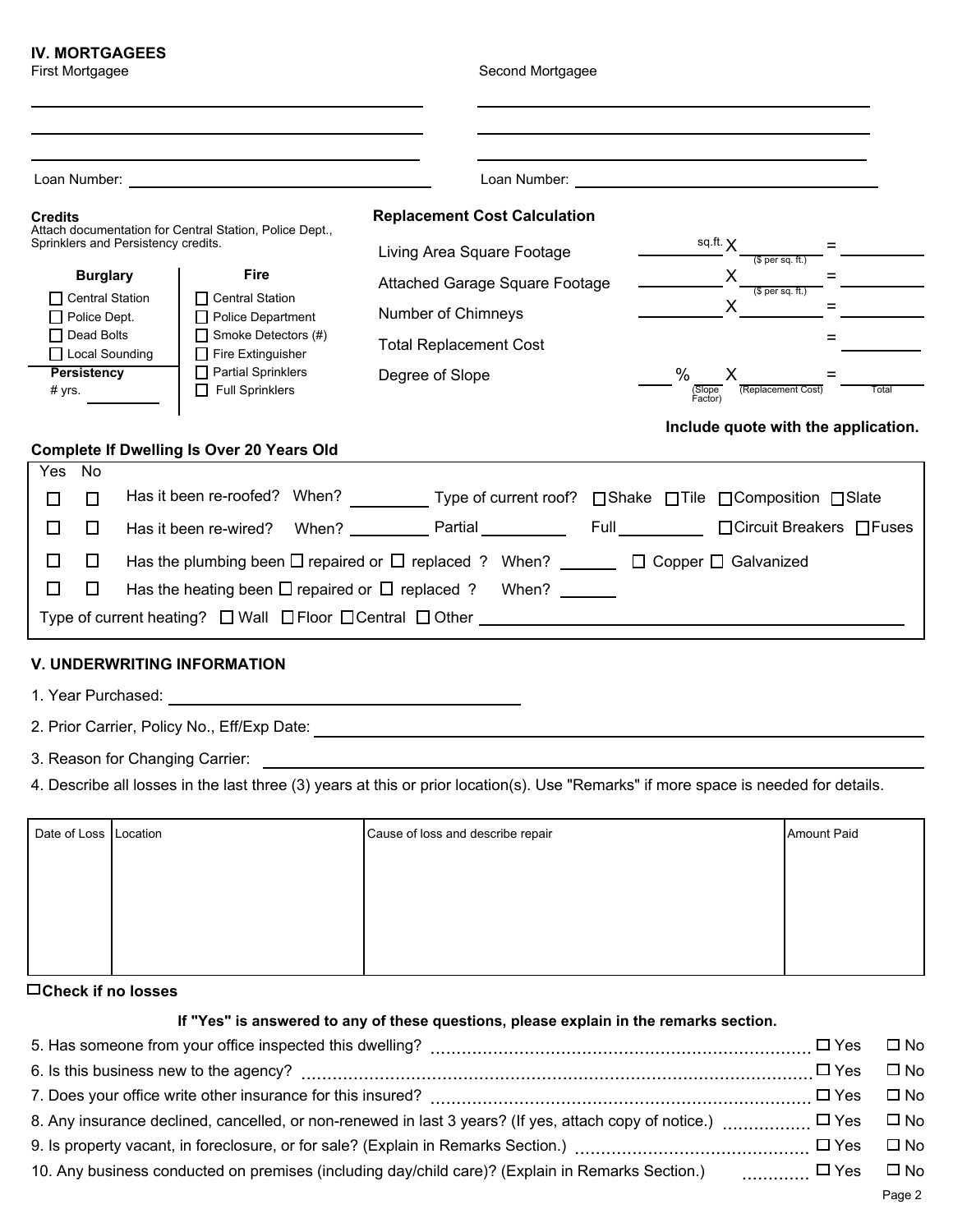|                                                                                                                              | $\Box$ Yes    | □ No         |
|------------------------------------------------------------------------------------------------------------------------------|---------------|--------------|
| 12. Does applicant own/have custody of any animal(s) whether on or off premises? (If yes, type and number.) $\Box$ Yes       |               | $\square$ No |
| If dog, how many and what breed(s)? __________________(If mixed breed, specify mix. _______________)                         |               |              |
| Dogs not fenced are unacceptable. Any biting history? (any animal)                                                           |               |              |
|                                                                                                                              | $\square$ Yes | $\square$ No |
|                                                                                                                              | $\square$ Yes | $\square$ No |
| 15. Any firearms kept on premises? (If yes, how are they stored? What types? ______________________                          | ) □ Yes       | $\square$ No |
|                                                                                                                              |               | $\square$ No |
| 17. Is the risk located near the ocean or other body of water? (If yes, distance in yards from the water $\Box$ ) $\Box$ Yes |               | $\square$ No |
|                                                                                                                              | $\square$ Yes | $\square$ No |
| If wood stove/pellet stove is the primary heat source, the risk is not acceptable.                                           |               |              |

Remarks:

#### **Important Notice**:

All risks with Coverage A of \$500,000 and higher must be approved by the Company prior to binding. All risks with Coverage A of \$500,000 and higher must have central station fire and burglar alarms.

### **Important Notice Regarding the Fair Credit Reporting Act:**

In making this application for insurance it is understood that, as part of the underwriting procedure, information may be obtained regarding the applicant's credit, the property being insured, and the loss history of both the applicant and the property being insured. If any such investigations are made, the information obtained will be handled in the strictest confidence. Upon written request to the company, additional information as to the nature and scope of any report made will be provided.

## **Notice to Applicant:**

Applicant warrants that all information is true and correct and that any incorrect information may void all coverages from the effective date of the policy. Applicant understands that no insurance is bound hereunder and agrees that no insurance shall be effective until this application is approved by the Company and a policy number assigned, unless a preprinted binder number appears in the upper right corner of the reverse side of this application.

|                                                                                           |                      | Applicant's Signature: Applicant and Applicant is Signature: | Date: <u>New York Base</u>                                                                                                                                                                                                     | Time: _______________               | ________<br>$\Box$ p.m.       |
|-------------------------------------------------------------------------------------------|----------------------|--------------------------------------------------------------|--------------------------------------------------------------------------------------------------------------------------------------------------------------------------------------------------------------------------------|-------------------------------------|-------------------------------|
| <b>Notice to Broker:</b><br>I have reviewed and completed all information with my client. |                      |                                                              | Date: the contract of the contract of the contract of the contract of the contract of the contract of the contract of the contract of the contract of the contract of the contract of the contract of the contract of the cont | Time: _______________               | $\Box$ a.m.<br>$\square$ p.m. |
| Order Credit Report:                                                                      | $\Box$ Yes $\Box$ No | Order Inspection: $\Box$ Yes $\Box$ No                       |                                                                                                                                                                                                                                | Order Loss History:                 | $\Box$ Yes $\Box$ No          |
| Underwriter Approval: Underwriter Approval:                                               |                      |                                                              | Assistant UW Approval:                                                                                                                                                                                                         | Entry Date: New York Property Date: |                               |

m<sub>a</sub>m